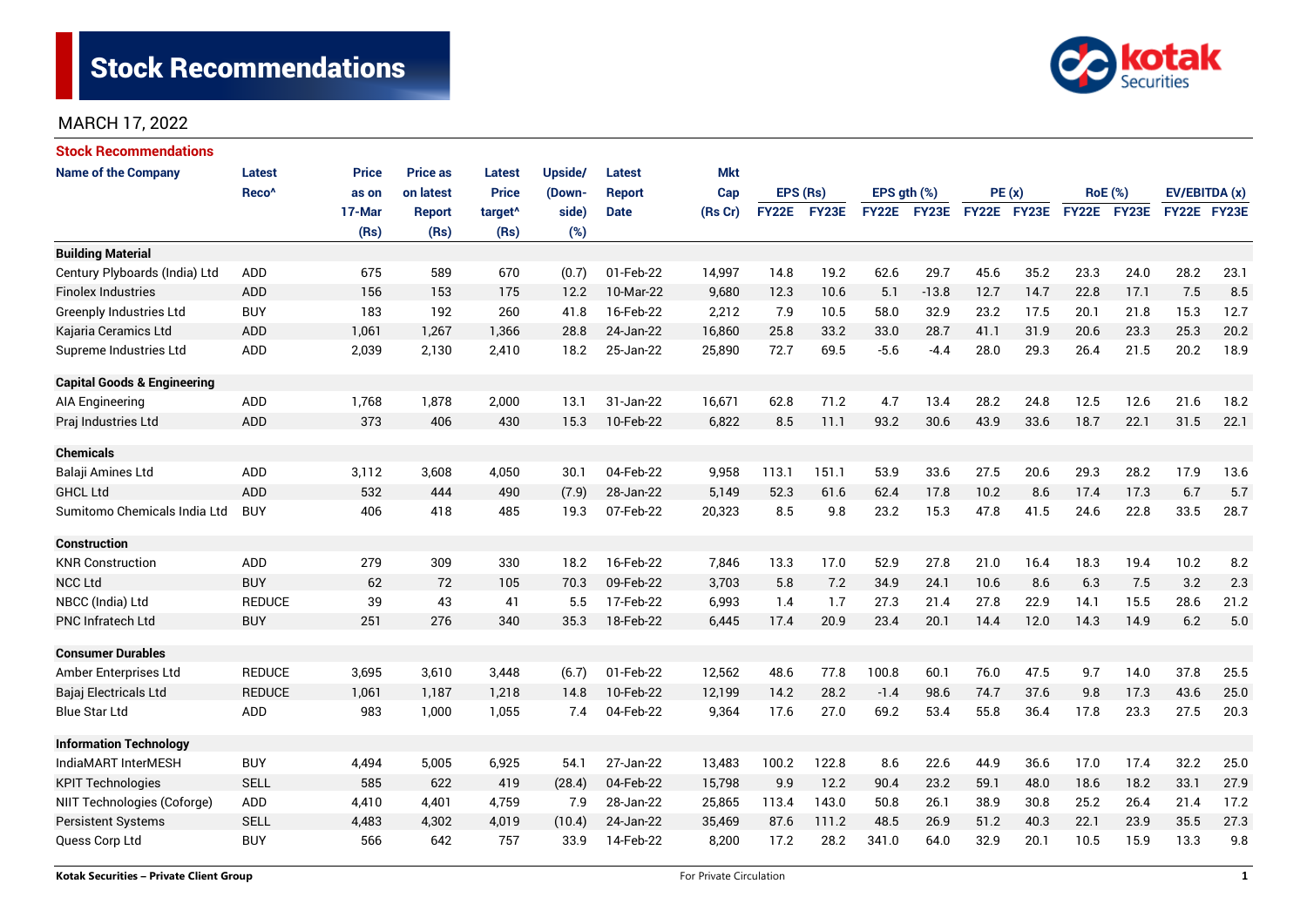

## MARCH 17, 2022

| <b>Stock Recommendations</b>       |                   |              |                 |                     |         |               |            |              |       |                  |              |             |      |      |                |               |      |
|------------------------------------|-------------------|--------------|-----------------|---------------------|---------|---------------|------------|--------------|-------|------------------|--------------|-------------|------|------|----------------|---------------|------|
| <b>Name of the Company</b>         | <b>Latest</b>     | <b>Price</b> | <b>Price as</b> | Latest              | Upside/ | <b>Latest</b> | <b>Mkt</b> |              |       |                  |              |             |      |      |                |               |      |
|                                    | Reco <sup>^</sup> | as on        | on latest       | <b>Price</b>        | (Down-  | <b>Report</b> | Cap        | EPS (Rs)     |       | EPS $qth$ $(\%)$ |              | PE(x)       |      |      | <b>RoE</b> (%) | EV/EBITDA (x) |      |
|                                    |                   | 17-Mar       | <b>Report</b>   | target <sup>^</sup> | side)   | <b>Date</b>   | (Rs Cr)    | <b>FY22E</b> | FY23E | <b>FY22E</b>     | <b>FY23E</b> | FY22E FY23E |      |      | FY22E FY23E    | FY22E FY23E   |      |
|                                    |                   | (Rs)         | (Rs)            | (Rs)                | (%)     |               |            |              |       |                  |              |             |      |      |                |               |      |
| <b>Metals &amp; Mining</b>         |                   |              |                 |                     |         |               |            |              |       |                  |              |             |      |      |                |               |      |
| <b>MOIL Ltd</b>                    | <b>BUY</b>        | 174          | 170             | 215                 | 23.8    | 18-Feb-22     | 4,626      | 14.5         | 16.4  | 95.9             | 13.1         | 12.0        | 10.6 | 11.5 | 12.2           | 5.9           | 4.5  |
| APL Apollo Tubes Ltd               | <b>BUY</b>        | 909          | 820             | 980                 | 7.8     | 28-Jan-22     | 22,734     | 21.0         | 27.0  | $-27.6$          | 28.6         | 43.3        | 33.7 | 26.7 | 26.8           | 25.0          | 19.8 |
|                                    |                   |              |                 |                     |         |               |            |              |       |                  |              |             |      |      |                |               |      |
| Oil & Gas                          |                   |              |                 |                     |         |               |            |              |       |                  |              |             |      |      |                |               |      |
| Chennai Petroleum Corp             | <b>BUY</b>        | 125          | 104             | 127                 | 1.5     | 25-Jan-22     | 1,865      | 30.3         | 18.2  | 75.1             | $-39.9$      | 4.1         | 6.9  | 24.6 | 12.5           | 6.9           | 8.5  |
| <b>Gujarat Gas</b>                 | <b>ADD</b>        | 505          | 660             | 734                 | 45.5    | 10-Feb-22     | 34,713     | 18.7         | 26.7  | 0.5              | 42.8         | 27.0        | 18.9 | 24.3 | 27.3           | 16.5          | 11.9 |
| <b>MRPL</b>                        | ADD               | 41           | 47              | 50                  | 20.9    | 31-Jan-22     | 7,245      | 1.2          | 6.8   | $-137.5$         | 466.7        | 34.5        | 6.1  | 4.7  | 23.8           | 13.2          | 8.7  |
|                                    |                   |              |                 |                     |         |               |            |              |       |                  |              |             |      |      |                |               |      |
| <b>Paints</b>                      |                   |              |                 |                     |         |               |            |              |       |                  |              |             |      |      |                |               |      |
| Akzo Nobel India Ltd               | <b>BUY</b>        | 1,939        | 1,887           | 2,670               | 37.7    | 14-Feb-22     | 9,053      | 57.9         | 67.2  | 27.3             | 16.1         | 33.5        | 28.8 | 17.9 | 19.7           | 20.2          | 17.2 |
|                                    |                   |              |                 |                     |         |               |            |              |       |                  |              |             |      |      |                |               |      |
| <b>Pharmaceuticals</b>             |                   |              |                 |                     |         |               |            |              |       |                  |              |             |      |      |                |               |      |
| Suven Pharmaceuticals              | <b>REDUCE</b>     | 521          | 561             | 550                 | 5.5     | 17-Aug-21     | 13,241     | 16.9         | 21.1  | 19.0             | 24.9         | 30.8        | 24.7 | 27.6 | 26.5           | 24.1          | 18.8 |
|                                    |                   |              |                 |                     |         |               |            |              |       |                  |              |             |      |      |                |               |      |
| <b>Transportation</b>              |                   |              |                 |                     |         |               |            |              |       |                  |              |             |      |      |                |               |      |
| Aegis Logistics Ltd                | <b>BUY</b>        | 194          | 216             | 310                 | 59.6    | 14-Feb-22     | 6,488      | 12.6         | 13.6  | 28.6             | 7.9          | 15.4        | 14.3 | 20.4 | 19.0           | 8.7           | 7.7  |
| <b>Allcargo Global Logistics</b>   | <b>BUY</b>        | 327          | 346             | 430                 | 31.5    | 15-Feb-22     | 8.044      | 27.7         | 31.3  | 246.3            | 13.0         | 11.8        | 10.4 | 21.2 | 20.1           | 6.3           | 5.2  |
| <b>Blue Dart Express</b>           | <b>BUY</b>        | 6,199        | 6,926           | 7,975               | 28.6    | 01-Feb-22     | 14,754     | 115.0        | 134.0 | 98.3             | 16.5         | 53.9        | 46.3 | 36.2 | 33.3           | 15.3          | 13.2 |
| <b>VRL Logistics Ltd</b>           | <b>BUY</b>        | 451          | 499             | 625                 | 38.5    | 04-Feb-22     | 4,117      | 11.3         | 18.3  | 117.3            | 61.9         | 39.9        | 24.7 | 14.3 | 21.6           | 12.7          | 9.6  |
|                                    |                   |              |                 |                     |         |               |            |              |       |                  |              |             |      |      |                |               |      |
| <b>Others</b>                      |                   |              |                 |                     |         |               |            |              |       |                  |              |             |      |      |                |               |      |
| Bata India Ltd                     | <b>BUY</b>        | 1,955        | 1,895           | 2,380               | 21.7    | 10-Feb-22     | 25,220     | 27.0         | 36.6  | $-509.1$         | 35.6         | 72.4        | 53.4 | 16.3 | 19.4           | 35.6          | 28.4 |
| <b>Central Depository Services</b> | <b>REDUCE</b>     | 1,516        | 1,510           | 1,505               | (0.7)   | 10-Feb-22     | 15,918     | 29.9         | 34.8  | 55.7             | 16.4         | 50.7        | 43.6 | 28.5 | 26.6           | 40.5          | 34.8 |
| <b>EPL Ltd</b>                     | ADD               | 160          | 187             | 205                 | 28.2    | 10-Feb-22     | 5,037      | 7.1          | 8.6   | $-6.6$           | 21.1         | 22.5        | 18.6 | 12.1 | 13.2           | 8.7           | 7.2  |
| JK Paper Ltd                       | <b>BUY</b>        | 301          | 232             | 295                 | (1.9)   | 17-Feb-22     | 5,353      | 34.1         | 47.7  | 140.1            | 39.9         | 8.8         | 6.3  | 19.2 | 21.5           | 7.7           | 5.3  |
| Radico Khaitan Ltd                 | <b>REDUCE</b>     | 963          | 978             | 970                 | 0.7     | 07-Feb-22     | 12,808     | 21.2         | 26.1  | 4.4              | 23.1         | 45.4        | 36.9 | 15.0 | 16.1           | 29.0          | 24.8 |
| <b>VIP Industries Ltd</b>          | <b>REDUCE</b>     | 622          | 648             | 620                 | (0.4)   | 04-Feb-22     | 8,836      | 6.2          | 12.0  | $-187.3$         | 93.5         | 100.4       | 51.9 | 14.3 | 23.2           | 45.3          | 28.0 |
| Welspun Corp Ltd                   | SELL              | 144          | 173             | 120                 | (16.5)  | 14-Feb-22     | 3,809      | 11.9         | 9.2   | $-49.8$          | $-22.7$      | 12.1        | 15.6 | 7.8  | 5.9            | 4.4           | 4.9  |

*Source: Kotak Securities - Private Client Group*

All recommendations are with a 12 month perspective from the date of the report/update. Investors are requested to use their discretion while deciding the timing, quantity of investment as well as the exit.

NR NoRated. The investment rating and target price, if any, have been suspended temporarily. Such suspension is in compliance with applicable regulation(s) and/or Kotak Securities policies in circumstances when Kotak Secur

Or its affiliates is acting in an advisory capacity in a merger or strategic transaction involving this company and in certain other circumstances.

**NM Not meaningful**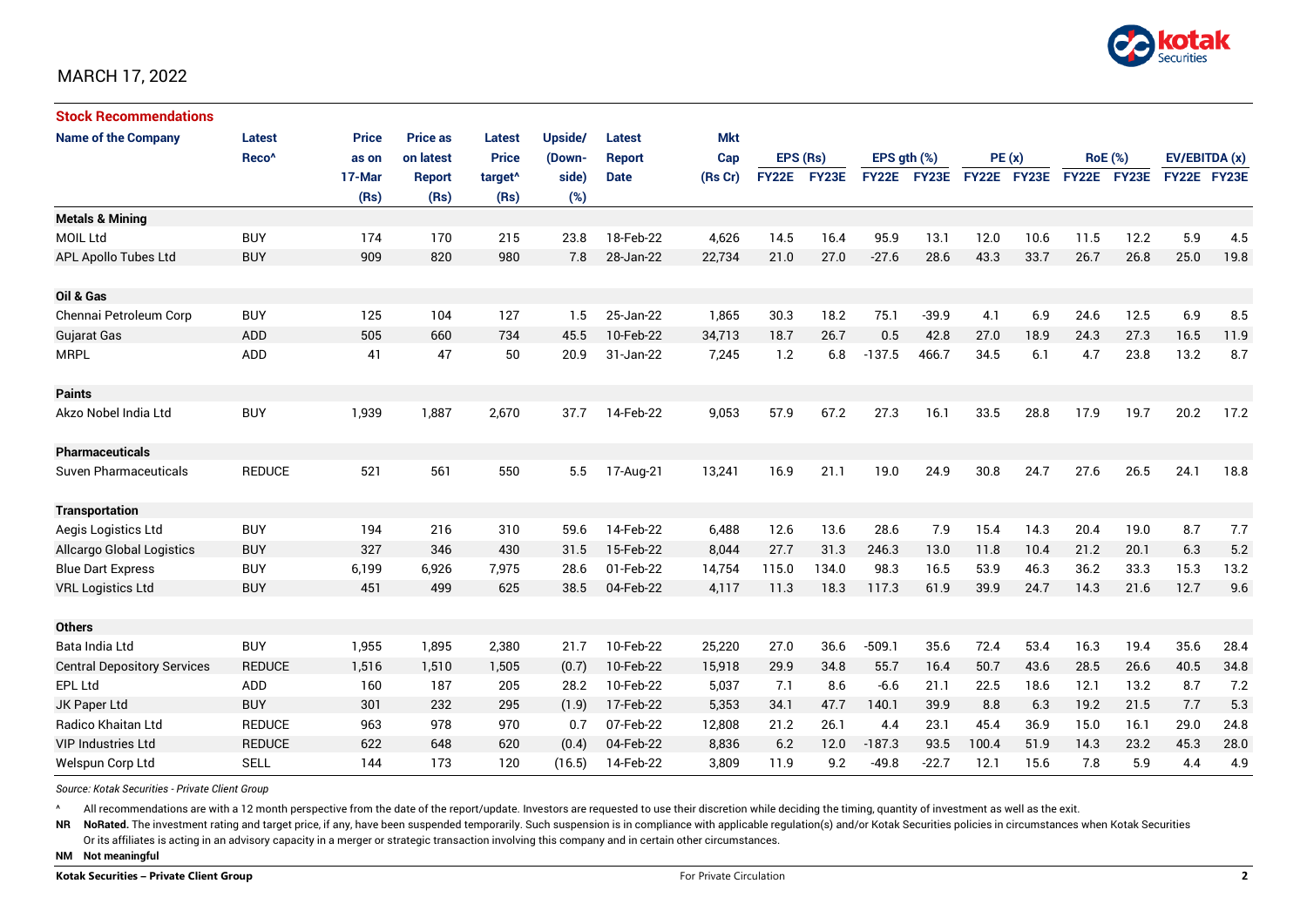# **RATING SCALE (PRIVATE CLIENT GROUP)**

#### **Definitions of ratings**

| <b>BUY</b>       | We expect the stock to deliver more than 15% returns over the next 12 months<br>$\overline{\phantom{0}}$                                                                                                                                                                                                                                                                                                                              |
|------------------|---------------------------------------------------------------------------------------------------------------------------------------------------------------------------------------------------------------------------------------------------------------------------------------------------------------------------------------------------------------------------------------------------------------------------------------|
| <b>ADD</b>       | - We expect the stock to deliver 5% - 15% returns over the next 12 months                                                                                                                                                                                                                                                                                                                                                             |
| <b>REDUCE</b>    | - We expect the stock to deliver -5% - +5% returns over the next 12 months                                                                                                                                                                                                                                                                                                                                                            |
| <b>SELL</b>      | - We expect the stock to deliver < -5% returns over the next 12 months                                                                                                                                                                                                                                                                                                                                                                |
| NR.              | Not Rated. Kotak Securities is not assigning any rating or price target to the stock.<br>—                                                                                                                                                                                                                                                                                                                                            |
|                  | The report has been prepared for information purposes only.                                                                                                                                                                                                                                                                                                                                                                           |
| <b>SUBSCRIBE</b> | $-$ We advise investor to subscribe to the IPO.                                                                                                                                                                                                                                                                                                                                                                                       |
| <b>RS</b>        | Rating Suspended. Kotak Securities has suspended the investment rating and price target for this stock, either because there is not a sufficient fundamental basis for determining, or there<br>-<br>are legal, regulatory or policy constraints around publishing, an investment rating or target. The previous investment rating and price target, if any, are no longer in effect for this stock and<br>should not be relied upon. |
| <b>NA</b>        | Not Available or Not Applicable. The information is not available for display or is not applicable<br>-                                                                                                                                                                                                                                                                                                                               |
| NΜ               | Not Meaningful. The information is not meaningful and is therefore excluded.<br>—                                                                                                                                                                                                                                                                                                                                                     |
| <b>NOTE</b>      | Our target prices are with a 12-month perspective. Returns stated in the rating scale are our internal benchmark.<br>-                                                                                                                                                                                                                                                                                                                |

#### **FUNDAMENTAL RESEARCH TEAM (PRIVATE CLIENT GROUP)**

| <b>Shrikant Chouhan</b>    | Arun Agarwal           | <b>Amit Agarwal, CFA</b>            | <b>Hemali Dhame</b>      |
|----------------------------|------------------------|-------------------------------------|--------------------------|
| <b>Head of Research</b>    | Auto & Auto Ancillary  | <b>Transportation, Paints, FMCG</b> | Banking & Finance        |
| shrikant.chouhan@kotak.com | arun.agarwal@kotak.com | agarwal.amit@kotak.com              | Hemali.Dhame@kotak.com   |
| +91 22 6218 5408           | +91 22 6218 6443       | +91 22 6218 6439                    | +91 22 6218 6433         |
| Jatin Damania              | Purvi Shah             | Rini Mehta                          | K. Kathirvelu            |
| Metals & Mining, Midcap    | Pharmaceuticals        | <b>Research Associate</b>           | <b>Support Executive</b> |
| jatin.damania@kotak.com    | purvi.shah@kotak.com   | rini.mehta@kotak.com                | k.kathirvelu@kotak.com   |
| +91 22 6218 6440           | +91 22 6218 6432       | +91 80801 97299                     | +91 22 6218 6427         |
| Sumit Pokharna             | Pankaj Kumar           |                                     |                          |

sumit.pokharna@kotak.com pankajr.kumar@kotak.com +91 22 6218 6438

Oil and Gas, Information Tech Construction, Capital Goods & Midcaps<br>sumit.pokharna@kotak.com pankajr.kumar@kotak.com

#### **TECHNICAL RESEARCH TEAM (PRIVATE CLIENT GROUP)**

| <b>Shrikant Chouhan</b>    | <b>Amol Athawale</b>    | <b>Sayed Haider</b>    |  |  |
|----------------------------|-------------------------|------------------------|--|--|
| shrikant.chouhan@kotak.com | amol.athawale@kotak.com | Research Associate     |  |  |
| +91 22 6218 5408           | +91 20 6620 3350        | sayed.haider@kotak.com |  |  |
|                            |                         | +91 22 62185498        |  |  |

## **DERIVATIVES RESEARCH TEAM (PRIVATE CLIENT GROUP)**

| Sahaj Agrawal           | <b>Prashanth Lalu</b>    |
|-------------------------|--------------------------|
| sahaj.agrawal@kotak.com | prashanth.lalu@kotak.con |
| +91 79 6607 2231        | +91 22 6218 5497         |

**Sahaj Agrawal Prashanth Lalu Prasenjit Biswas, CMT, CFTe** m [prasenjit.biswas@kotak.com](mailto:prasenjit.biswas@kotak.com) +91 33 6615 6273